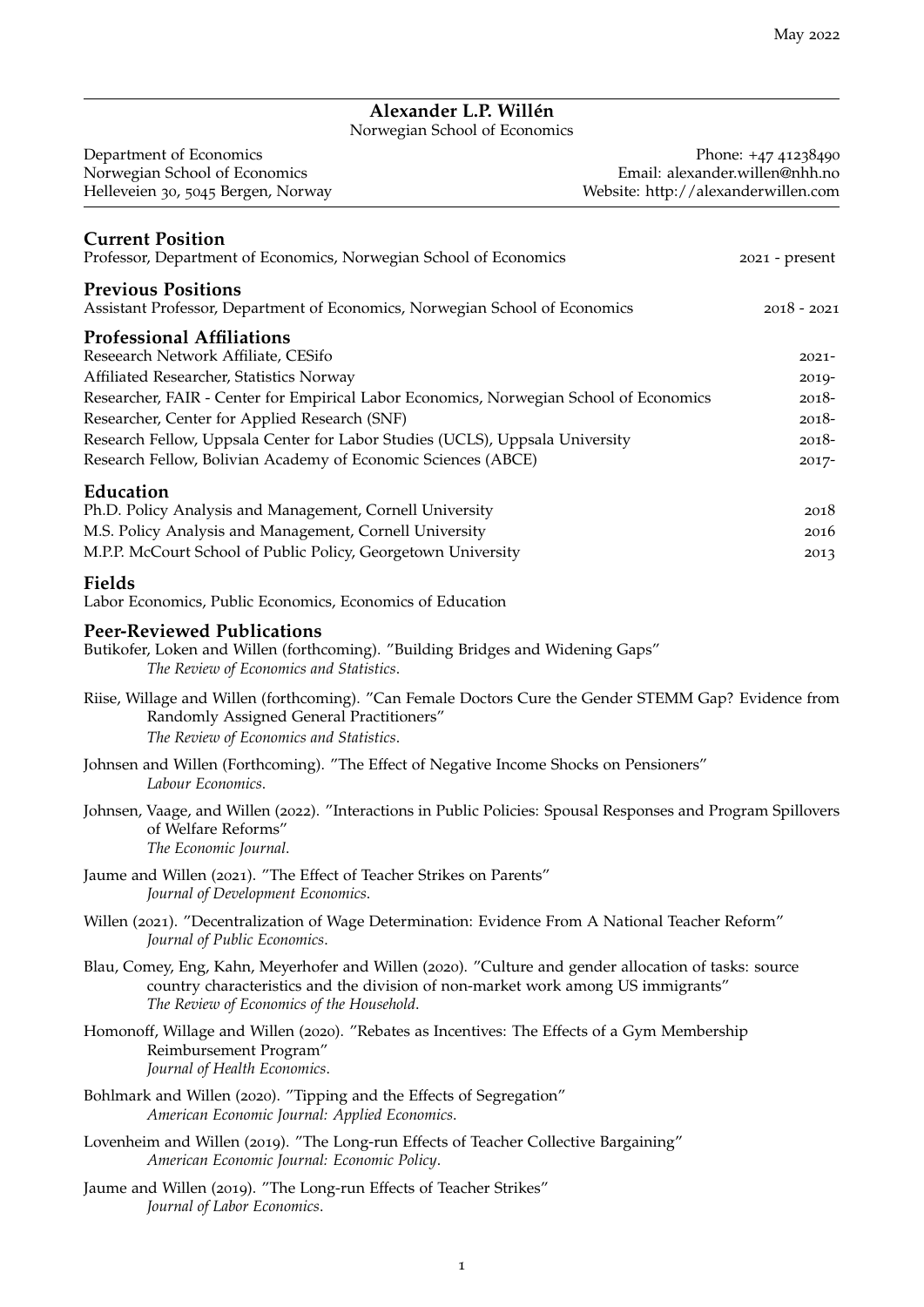#### **Working Papers**

- When Parents Decide: Gender Differences in Competitiveness (with J. Tungodden) *Revisions Requested (second round), Journal of Political Economy.* Also published as CESifo Discussion Paper No. 9516 (2022)
- Postpartum Job Loss: Transitory Effect on Mothers, Long-Run Damage on Children (with B. Willage). *Revisions Requested, European Economic Review*. Also published as NHH Discussion Paper 2020/22 (2020)
- The Effect of Labor Market Shocks Across the Life Cycle (with K. Salvanes and B. Willage). *Revisions Requested, Journal of Labor Economics*. Also published as CESifo Working Paper No. 9491 (2021)
- Understanding the Decline in Private Sector Unionization (with S. Dodini and M. Lovenheim). Also published as NHH Discussion Paper 2021/7 (2021)
- Monopsony, Skills, and Labor Market Concentration (with S. Dodini, M. Lovenheim, and K. Salvanes). Also published as CEPR Discussion Paper 15412 (2020)
- The Dynamics of Power in Labor Markets: Monopolistic Unions versus Monopsonistic Employers (with S. Dodini and K. Salvanes).

Also published as CESifo Discussion Paper No. 9495 (2022)

Getting Lucky: The Long-term Consequences of Exam Luck (with F. Landaud, E. Maurin, and B. Willage). Also published as CESifo Discussion Paper No. 9570 (2022)

#### **Other Publications**

- The Long-Run Effects of Teacher Strikes: Evidence from Argentina, *Research Briefs in Economic Policy, Cato Institute*, July 25, 2018, no. 123
- A Bad Bargain: How Teacher Collective Bargaining Affects Students Later in Life, *Education next*, Winter 2015, vol. 16, no. 1
- The Swedish Pension System After 20 Years: Mid-course corrections and lessons (with Kent Weaver), *The OECD Journal on Budgeting* 13(3): pp. 1-26 (2014)
- Social Trends and Dynamics of Poverty and Exclusion (with Céline Thevenot, Paul Minty and Céline Ferré), *Employment and Social Development in Europe 2012*: pp. 143-192 (2013)
- The Social Climate Across EU (with Bartek Lassear), *The EU Employment and Social Situation Quarterly Review*: pp. 43-47 (September 2012)

#### **Grants, Fellowships, and Honors**

| Distinguished CESifo Affiliate Award                                                     | 2021             |
|------------------------------------------------------------------------------------------|------------------|
| <b>IPUMS Time-use Research Award</b>                                                     | 2021             |
| Research grant, Institute for Evaluation of Labor Market and Education Policy (\$54,000) | 2018-2020        |
| with J. Johansen                                                                         |                  |
| Research grant, Centre for Applied Research (\$47,000)                                   | 2019-2020        |
| with K. Loken and A. Butikofer                                                           |                  |
| Small research grant in Labor Economics, Cornell University                              | 2017             |
| Einaudi Center International Research Award                                              | 2016             |
| Dr. Markus Wallenberg Fellowship                                                         | 2013, 2014, 2015 |
| Policy Analysis and Management Fellowship, Cornell University                            | 2013             |
| <b>Teaching</b>                                                                          |                  |
| Introduction to Economics, SAM <sub>1</sub> (Core Undergraduate)                         | $2019-$          |
|                                                                                          |                  |

Advanced Econometrics II, ECS<sub>509</sub> (Core PhD) 2019-Personnel Economics, STR435 (Elective MSc) 2020

#### **PhD Students**

Daniel Duque (Committee Chair) Rene Karadakic (Committee Member)